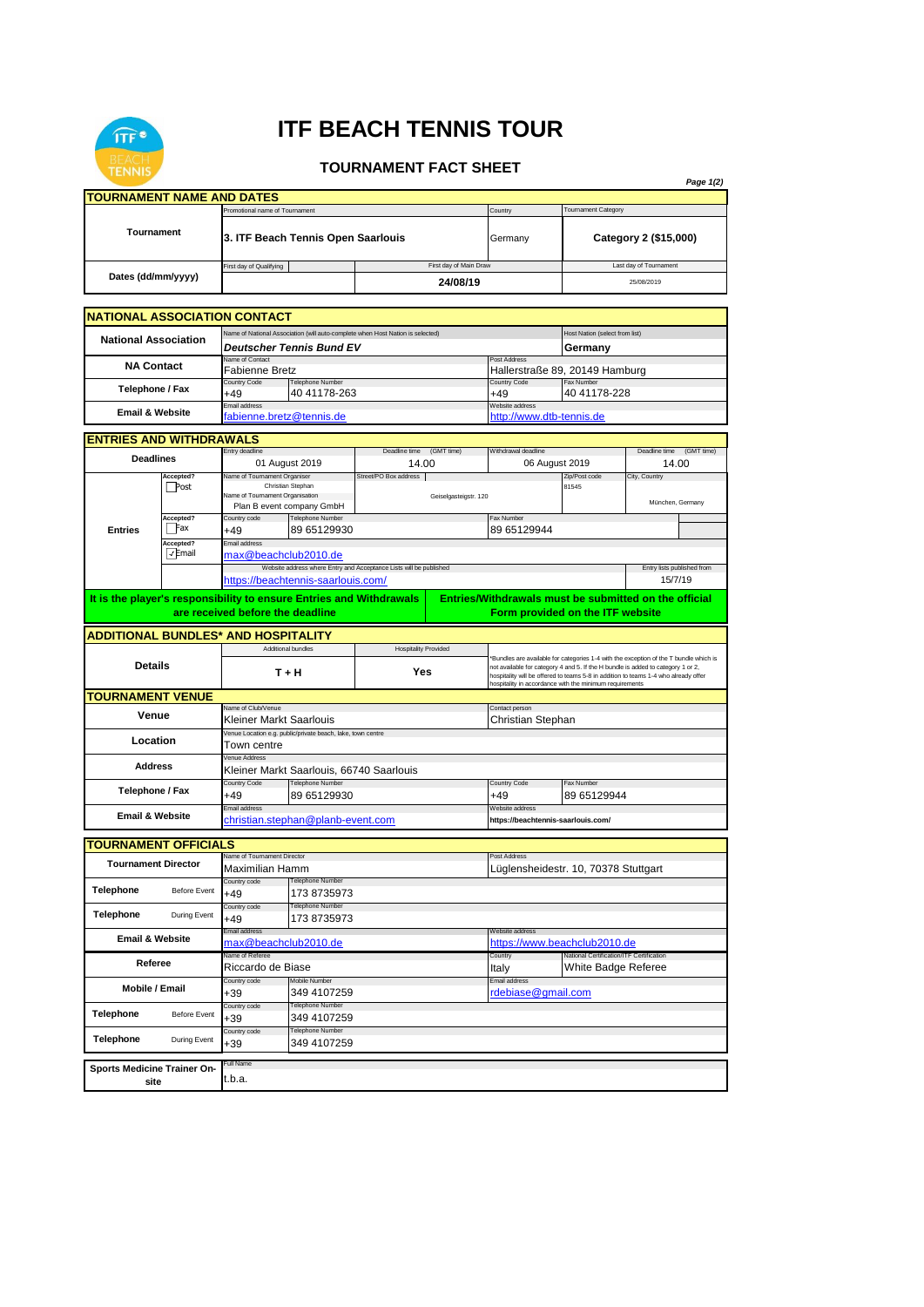## *Page 2(2)*

| <b>DRAWS AND SIGN-INS*</b>                                                                                                                                          |                           |                                                                                                                                                       | *The sign in deadline is the day before the start of the event |                                                         |                                      |                                                                                                                                                                        |                                                       |                                            |  |  |
|---------------------------------------------------------------------------------------------------------------------------------------------------------------------|---------------------------|-------------------------------------------------------------------------------------------------------------------------------------------------------|----------------------------------------------------------------|---------------------------------------------------------|--------------------------------------|------------------------------------------------------------------------------------------------------------------------------------------------------------------------|-------------------------------------------------------|--------------------------------------------|--|--|
|                                                                                                                                                                     |                           |                                                                                                                                                       | Draw size                                                      |                                                         | Sign-in deadline (Date & Local Time) |                                                                                                                                                                        | Start day                                             | Finish day                                 |  |  |
|                                                                                                                                                                     | Doubles Qualifying        |                                                                                                                                                       |                                                                | Date<br>at                                              |                                      | Time                                                                                                                                                                   |                                                       |                                            |  |  |
| Men                                                                                                                                                                 | Doubles Main Draw         |                                                                                                                                                       | 32                                                             | 23/08/2019                                              | at                                   | 17.00                                                                                                                                                                  | 24/08/2019                                            | 25/08/2019                                 |  |  |
|                                                                                                                                                                     | <b>Doubles Qualifying</b> |                                                                                                                                                       |                                                                |                                                         | at                                   |                                                                                                                                                                        |                                                       |                                            |  |  |
| Women                                                                                                                                                               | Doubles Main Draw         |                                                                                                                                                       | 32                                                             | 23/08/2019                                              | at                                   | 17.00                                                                                                                                                                  | 24/08/2019                                            | 25/08/2019                                 |  |  |
| Mixed                                                                                                                                                               | Doubles Qualifying        |                                                                                                                                                       |                                                                |                                                         | at                                   |                                                                                                                                                                        |                                                       |                                            |  |  |
| <b>Doubles</b><br>Doubles Main Draw                                                                                                                                 |                           |                                                                                                                                                       |                                                                |                                                         | at                                   |                                                                                                                                                                        |                                                       |                                            |  |  |
| <b>JUNIORS DRAWS AND SIGN-INS</b>                                                                                                                                   |                           |                                                                                                                                                       |                                                                |                                                         |                                      |                                                                                                                                                                        |                                                       |                                            |  |  |
|                                                                                                                                                                     | 18&Under                  | 16&Under                                                                                                                                              | 14&Under                                                       |                                                         | Sign-in deadline (Date & Local Time) |                                                                                                                                                                        | Start day                                             | Finish day                                 |  |  |
| Boys                                                                                                                                                                |                           |                                                                                                                                                       |                                                                |                                                         |                                      |                                                                                                                                                                        |                                                       |                                            |  |  |
| Girls                                                                                                                                                               |                           |                                                                                                                                                       |                                                                |                                                         |                                      |                                                                                                                                                                        |                                                       |                                            |  |  |
| Juniors Additional Info:                                                                                                                                            |                           |                                                                                                                                                       |                                                                |                                                         |                                      |                                                                                                                                                                        |                                                       |                                            |  |  |
| (i.e. entry process)                                                                                                                                                |                           |                                                                                                                                                       |                                                                |                                                         |                                      |                                                                                                                                                                        |                                                       |                                            |  |  |
| GENERAL INFORMATION                                                                                                                                                 |                           |                                                                                                                                                       |                                                                |                                                         |                                      |                                                                                                                                                                        |                                                       |                                            |  |  |
|                                                                                                                                                                     |                           | <b>Total Courts</b>                                                                                                                                   | ndoor / Outdoor                                                | Court dimensions (metres)                               |                                      | Height of the Net (metres)                                                                                                                                             |                                                       | <b>Official Ball</b>                       |  |  |
| <b>Courts / Balls</b>                                                                                                                                               |                           | 8                                                                                                                                                     | Outdoor                                                        |                                                         | 16 x 8 metres                        | 1.7 metres                                                                                                                                                             |                                                       | Turquoise                                  |  |  |
|                                                                                                                                                                     |                           |                                                                                                                                                       | Tax deduction %                                                |                                                         |                                      |                                                                                                                                                                        |                                                       |                                            |  |  |
| Currency<br>Euro                                                                                                                                                    |                           | Resident<br>0%                                                                                                                                        |                                                                | Non-resident<br>19 %                                    |                                      | Entry Fee per pair*<br>100 Euro                                                                                                                                        |                                                       |                                            |  |  |
|                                                                                                                                                                     |                           |                                                                                                                                                       | Prize Money Breakdown (after tax deduction if applied and in   |                                                         |                                      |                                                                                                                                                                        |                                                       |                                            |  |  |
|                                                                                                                                                                     |                           | local currency if USD not used)                                                                                                                       |                                                                |                                                         |                                      |                                                                                                                                                                        |                                                       |                                            |  |  |
|                                                                                                                                                                     |                           | Resident (with tax number)                                                                                                                            | Non-resident                                                   |                                                         | Resident (without tax number)        |                                                                                                                                                                        |                                                       | NB. Non-resident                           |  |  |
|                                                                                                                                                                     |                           | 0%                                                                                                                                                    |                                                                | 19%                                                     |                                      | 19%                                                                                                                                                                    |                                                       | players who are due                        |  |  |
|                                                                                                                                                                     | per player                | total (per round)                                                                                                                                     | per player                                                     | total (per round)                                       | per player                           | total (per round)                                                                                                                                                      |                                                       | to receive more than<br>250 Euros in prize |  |  |
| Winner                                                                                                                                                              |                           | 1305 2610                                                                                                                                             | 1057                                                           | 2114                                                    |                                      | 1057 2114                                                                                                                                                              |                                                       | money will be taxed                        |  |  |
| Runner-up                                                                                                                                                           |                           | 783 1566                                                                                                                                              | 634                                                            | 1268                                                    |                                      | 634 1268                                                                                                                                                               |                                                       | up to an additional                        |  |  |
| Semi Finalist                                                                                                                                                       |                           | 326 1305                                                                                                                                              | 264                                                            | 1057                                                    |                                      | 264 1057                                                                                                                                                               |                                                       | 15.83%, on top of the                      |  |  |
| Quarter finalist                                                                                                                                                    | 131                       | 1044                                                                                                                                                  | 106                                                            | 846                                                     | 106                                  | 846                                                                                                                                                                    |                                                       | 19%.                                       |  |  |
|                                                                                                                                                                     |                           |                                                                                                                                                       |                                                                |                                                         |                                      | The exact tax deduction percentage in line with relevant local tax laws must be stated at the time of application and included in the fact sheet submission. It is the |                                                       |                                            |  |  |
| organisers responsibility to declare the tax percentage on the fact sheet.                                                                                          |                           |                                                                                                                                                       |                                                                |                                                         |                                      |                                                                                                                                                                        |                                                       |                                            |  |  |
|                                                                                                                                                                     |                           |                                                                                                                                                       |                                                                |                                                         |                                      | **Maximum: \$50 per team for Category 5 and 4; \$70 for Category 3, \$100 for Category 2, \$150 for Category 1. An extra \$20 is allowed for indoor events.            |                                                       |                                            |  |  |
|                                                                                                                                                                     |                           |                                                                                                                                                       | Additional Information about Hospitality provided              |                                                         |                                      |                                                                                                                                                                        |                                                       |                                            |  |  |
| Hospitality                                                                                                                                                         |                           |                                                                                                                                                       |                                                                | Lists from Friday to Monday according to the ITF rules. |                                      | Full hospitality in the official hotel to the top eight teams (8) on both the Men's and Women's Acceptance                                                             |                                                       |                                            |  |  |
|                                                                                                                                                                     |                           | Activity, Day/Time                                                                                                                                    |                                                                |                                                         |                                      |                                                                                                                                                                        |                                                       |                                            |  |  |
| <b>Social Events</b>                                                                                                                                                |                           |                                                                                                                                                       |                                                                |                                                         |                                      | Welcome-Evening of the City of Saarlouis, Player's Night with DJ, more events tba.                                                                                     |                                                       |                                            |  |  |
| <b>PROHIBITED RETURN SERVICE ZONE</b>                                                                                                                               |                           |                                                                                                                                                       |                                                                |                                                         |                                      |                                                                                                                                                                        |                                                       |                                            |  |  |
| The Prohibited Return Service Zone as outlined in Appendix I of the Rules of Beach Tennis, will be implemented at all tournaments on the ITF Beach Tennis Tour 2019 |                           |                                                                                                                                                       |                                                                |                                                         |                                      |                                                                                                                                                                        |                                                       |                                            |  |  |
| Please include a description on how you will mark the 3 meter no-                                                                                                   |                           |                                                                                                                                                       |                                                                |                                                         |                                      | Red tape on the lines                                                                                                                                                  |                                                       |                                            |  |  |
| block zone:                                                                                                                                                         |                           |                                                                                                                                                       |                                                                |                                                         |                                      |                                                                                                                                                                        |                                                       |                                            |  |  |
| <b>HOTELS</b>                                                                                                                                                       |                           | Name of Hotel                                                                                                                                         |                                                                |                                                         |                                      | Rates indicated are for persons who do not receive free hospitality                                                                                                    |                                                       |                                            |  |  |
| <b>Official Hotel 1</b>                                                                                                                                             |                           |                                                                                                                                                       | Victor's Residenz Hotel Saarlouis                              |                                                         |                                      | <b>Street Address</b><br>Bahnhofsallee 4, 66740 Saarlouis                                                                                                              |                                                       |                                            |  |  |
|                                                                                                                                                                     |                           | Country code                                                                                                                                          | Area code<br>Number                                            |                                                         |                                      | <b>Email Address</b>                                                                                                                                                   |                                                       |                                            |  |  |
| <b>Telephone / Email</b>                                                                                                                                            |                           | +49                                                                                                                                                   | 6831                                                           | 9800                                                    |                                      | info.saarlouis@victors.de                                                                                                                                              |                                                       |                                            |  |  |
| Fax / Transport                                                                                                                                                     |                           | Country code                                                                                                                                          | Area code                                                      | Number                                                  |                                      | <b>Transport to Venue</b>                                                                                                                                              |                                                       |                                            |  |  |
|                                                                                                                                                                     |                           | Contact person for reservations                                                                                                                       | Deadline                                                       |                                                         |                                      | walking distance / shuttle service<br>Direct telephone number                                                                                                          |                                                       |                                            |  |  |
| <b>Reservations</b>                                                                                                                                                 |                           | Jessica Freiwald                                                                                                                                      |                                                                |                                                         | 01.08.2019                           |                                                                                                                                                                        |                                                       |                                            |  |  |
|                                                                                                                                                                     |                           | Single                                                                                                                                                | Double / pp                                                    | Triple / pp                                             | <b>Tax Included?</b>                 | Breakfast Incl.?                                                                                                                                                       | dditional information (breakfast price, tax applied)  |                                            |  |  |
| <b>Room Rates</b>                                                                                                                                                   |                           | 70€                                                                                                                                                   | 45 €                                                           |                                                         | √Yes                                 | $\nabla$ Yes                                                                                                                                                           |                                                       |                                            |  |  |
|                                                                                                                                                                     |                           | Name of Hotel                                                                                                                                         |                                                                |                                                         |                                      | <b>Street Address</b>                                                                                                                                                  |                                                       |                                            |  |  |
| Official Hotel 2                                                                                                                                                    |                           |                                                                                                                                                       |                                                                |                                                         | Email address                        |                                                                                                                                                                        |                                                       |                                            |  |  |
| Telephone / Email                                                                                                                                                   |                           | Country code                                                                                                                                          | <b>Telephone Number</b>                                        |                                                         |                                      |                                                                                                                                                                        |                                                       |                                            |  |  |
|                                                                                                                                                                     |                           | Country code                                                                                                                                          | Area code                                                      | Number                                                  |                                      | <b>Transport to Venue</b>                                                                                                                                              |                                                       |                                            |  |  |
| Fax / Transport                                                                                                                                                     |                           |                                                                                                                                                       |                                                                |                                                         |                                      |                                                                                                                                                                        |                                                       |                                            |  |  |
| <b>Reservations</b>                                                                                                                                                 |                           | Contact person for reservations                                                                                                                       |                                                                |                                                         | Deadline                             | Direct telephone number                                                                                                                                                |                                                       |                                            |  |  |
|                                                                                                                                                                     |                           |                                                                                                                                                       |                                                                |                                                         |                                      |                                                                                                                                                                        |                                                       |                                            |  |  |
| <b>Room Rates</b>                                                                                                                                                   |                           | Single                                                                                                                                                | Double / pp                                                    | Triple / pp                                             | Tax Included?<br><b>Nes</b>          | Breakfast Incl.?<br><b>Yes</b>                                                                                                                                         | Additional information (breakfast price, tax applied) |                                            |  |  |
|                                                                                                                                                                     |                           |                                                                                                                                                       |                                                                |                                                         |                                      |                                                                                                                                                                        |                                                       |                                            |  |  |
| <b>TRAVEL AND VISA INFORMATION</b>                                                                                                                                  |                           | Name of Airport / Station                                                                                                                             |                                                                |                                                         | Distance to Hotel/Site               |                                                                                                                                                                        | Transportation from Airport/Station to Hotel/Site     |                                            |  |  |
| <b>Nearest Airport</b>                                                                                                                                              |                           | Saarbrücken Airport                                                                                                                                   |                                                                |                                                         | 20 km<br><b>Shuttle Service</b>      |                                                                                                                                                                        |                                                       |                                            |  |  |
| <b>Nearest Train Station</b>                                                                                                                                        |                           | Saarlouis Main Station<br>2 km                                                                                                                        |                                                                |                                                         |                                      |                                                                                                                                                                        | <b>Shuttle Service</b>                                |                                            |  |  |
| Road Directions to Hotel/Site                                                                                                                                       |                           | See Website http://beachtennis-saarlouis.com                                                                                                          |                                                                |                                                         |                                      |                                                                                                                                                                        |                                                       |                                            |  |  |
|                                                                                                                                                                     |                           |                                                                                                                                                       |                                                                |                                                         |                                      |                                                                                                                                                                        |                                                       |                                            |  |  |
| <b>Additional Information</b>                                                                                                                                       |                           |                                                                                                                                                       |                                                                |                                                         |                                      | There will be additional Shuttle Service from Frankfurt Hahn Airport HHN, 125km.                                                                                       |                                                       |                                            |  |  |
| Visa requirements                                                                                                                                                   |                           | Players arriving at Frankfurt Main Airport Frau need to take the train to Saarlouis Main Station.<br>For Visa Invitations, please contact:<br>Details |                                                                |                                                         |                                      |                                                                                                                                                                        |                                                       |                                            |  |  |
|                                                                                                                                                                     |                           | Katja Reime                                                                                                                                           |                                                                |                                                         |                                      |                                                                                                                                                                        | katja.reime@planb-event.com                           |                                            |  |  |
| <b>OTHER INFORMATION</b>                                                                                                                                            |                           |                                                                                                                                                       |                                                                |                                                         |                                      |                                                                                                                                                                        |                                                       |                                            |  |  |
| Beach Tennis for Kids                                                                                                                                               |                           |                                                                                                                                                       |                                                                |                                                         |                                      | Expo Area and Partner Village                                                                                                                                          |                                                       |                                            |  |  |
| Amateur Cup City of Saarlouis                                                                                                                                       |                           |                                                                                                                                                       |                                                                |                                                         | Live television coverage             |                                                                                                                                                                        |                                                       |                                            |  |  |